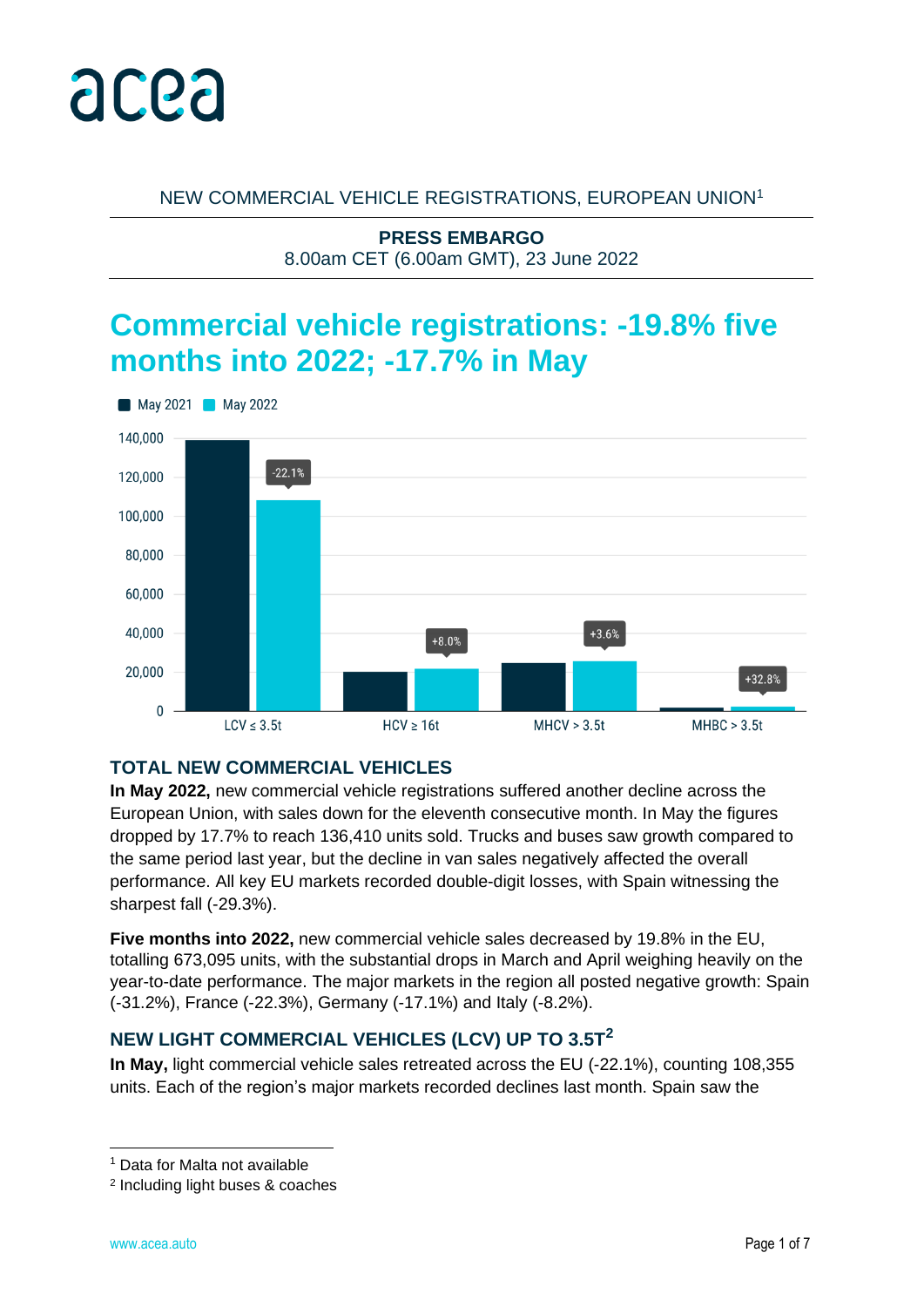

steepest fall (-32.6%), followed by Germany (-23.8%) and France (-19.7%). Italy on the other hand saw a smaller decrease (-13.5%).

**From January to May,** EU registrations of light commercial vehicles totalled 538,444 units, down by 23.2% compared to the year before. Among the four largest markets in the region, Italy had the smallest decline (-8.9%), whilst Spain (-36.1%), France (-24.9%) and Germany (-19.8%) witnessed double-digit losses.

### **NEW HEAVY COMMERCIAL VEHICLES (HCV) OF 16T AND OVER<sup>3</sup>**

**Last month,** registrations of new heavy commercial vehicles in the EU expanded by 8.0%, reaching 21,896 units. Nearly all markets in Central Europe recorded gains, contributing to the positive performance of the region, with Latvia seeing the highest increase (+86.9%). Looking at the four major markets in Western Europe, only Spain recorded negative growth (-4.6%). Germany posted a modest expansion (+2.4%), whereas France and Italy witnessed double-digit gains (+14.6% and +14.3% respectively).

**During the five first months of 2022,** new heavy trucks sales in the EU posted a slight decline (-0.4%). The expansion of sales in May was not enough to offset the negative cumulative performance. The results of the four key markets in Western Europe showed mixed results: France and Spain managed to post growth over this period (+5.3% and +1.8% respectively), whilst Germany and Italy saw modest declines (-4.0% and -1.8% respectively).

## **NEW MEDIUM AND HEAVY COMMERCIAL VEHICLES (MHCV) OVER 3.5T<sup>4</sup>**

**May** sales of heavy and medium commercial vehicles grew by 3.6% in the EU, counting 25,603 units. Many markets in Central Europe contributed to the positive performance. The four largest markets in Western Europe recorded mixed results. Italy (+10.7%) and France (+9.1%) posted gains. Germany and Spain on the other hand recorded losses (-4.8% and -4.6% respectively).

**Over the first five months of the year,** 123,834 trucks were registered across the EU, down by 3.1%. Germany contributed to the region's negative performance by posting the weakest result of the four key markets (-8.3%). Italy posted a modest decline (-2.2%), whereas Spain and France witnessed slight growth (+1.5% and +0.8% respectively).

#### **NEW MEDIUM AND HEAVY BUSES & COACHES (MHBC) OVER 3.5T**

**In May,** EU registrations of new buses increased by 32.8%, reaching 2,452 units, as some countries in the region posted triple- and even quadruple-digit gains. Bulgaria recorded the biggest percentage gain (+1,800.0%). Portugal and Sweden also provided a strong boost to the region's performance (+515.0% and +188.9% respectively).

**So far in 2022,** EU sales of new buses and coaches expanded by 5.6%. The growth last month and in March brought the cumulative performance of the region into positive territory for the first time this year.

<sup>3</sup> Excluding heavy buses & coaches

<sup>4</sup> Excluding medium and heavy buses & coaches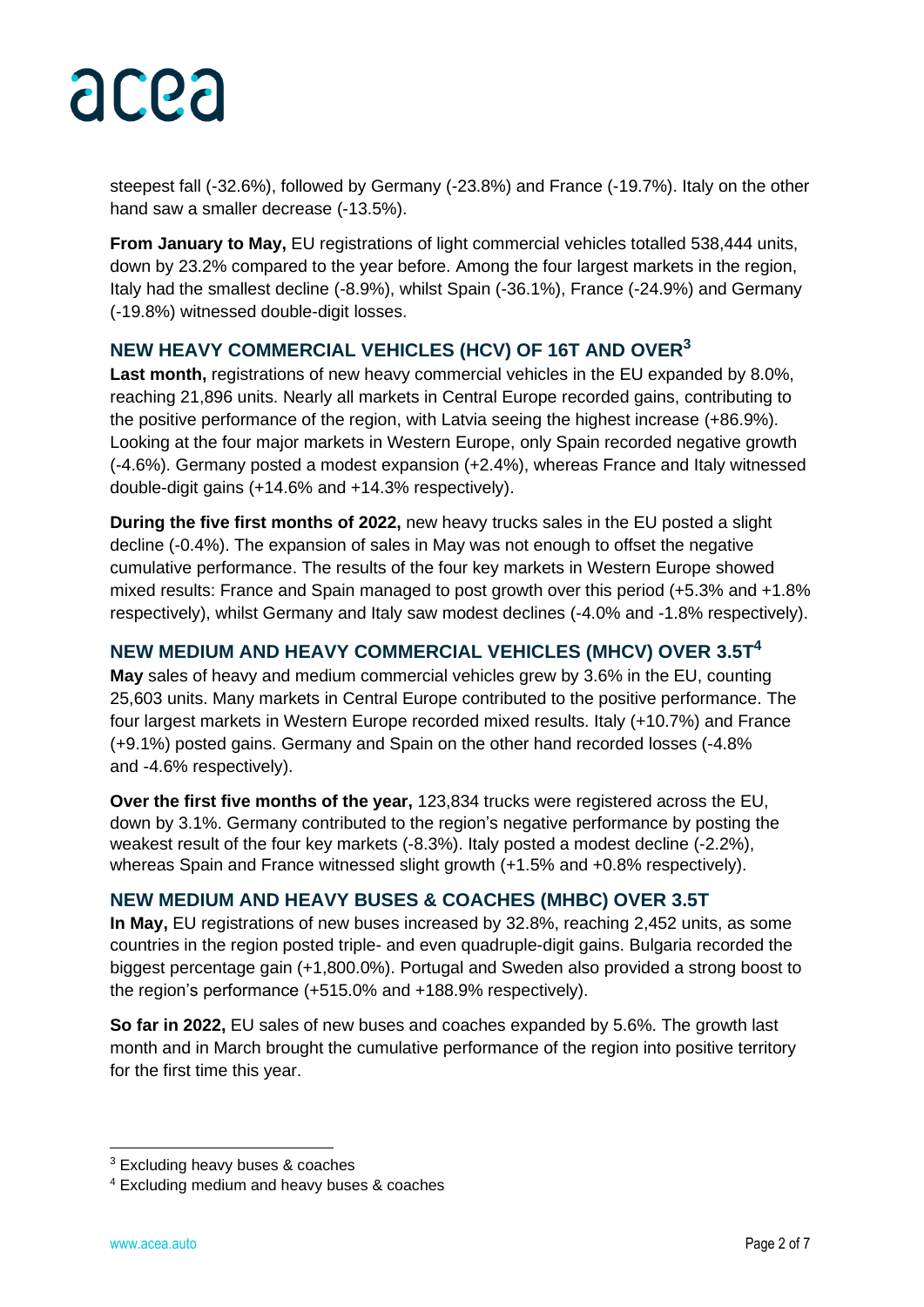8.00am CET (6.00am GMT), 23 June 2022

# **LIGHT COMMERCIAL VEHICLES (LCV) UP TO 3.5T<sup>1</sup>** EUROPEAN UNION<sup>2</sup> + EFTA + UK

|                       | <b>MAY</b>   |         |          | <b>JANUARY-MAY</b> |         |          |  |
|-----------------------|--------------|---------|----------|--------------------|---------|----------|--|
|                       | <b>Units</b> |         | % change | <b>Units</b>       |         | % change |  |
|                       | 2022         | 2021    | 22/21    | 2022               | 2021    | 22/21    |  |
| Austria               | 1,892        | 5,286   | $-64.2$  | 9,221              | 21,729  | $-57.6$  |  |
| Belgium               | 4,792        | 6,021   | $-20.4$  | 24,614             | 35,353  | $-30.4$  |  |
| <b>Bulgaria</b>       | 398          | 594     | $-33.0$  | 1,958              | 2,681   | $-27.0$  |  |
| Croatia               | 596          | 760     | $-21.6$  | 3,295              | 3,578   | $-7.9$   |  |
| Cyprus                | 252          | 170     | $+48.2$  | 871                | 756     | $+15.2$  |  |
| <b>Czech Republic</b> | 1,785        | 1,651   | $+8.1$   | 7,134              | 7,554   | $-5.6$   |  |
| Denmark               | 2,301        | 2,857   | $-19.5$  | 12,032             | 14,045  | $-14.3$  |  |
| Estonia               | 317          | 374     | $-15.2$  | 1,687              | 1,982   | $-14.9$  |  |
| Finland               | 856          | 1,166   | $-26.6$  | 4,632              | 6,000   | $-22.8$  |  |
| France                | 28,880       | 35,962  | $-19.7$  | 146,836            | 195,622 | $-24.9$  |  |
| Germany               | 17,744       | 23,279  | $-23.8$  | 91,179             | 113,720 | $-19.8$  |  |
| Greece                | 788          | 877     | $-10.1$  | 3,627              | 4,290   | $-15.5$  |  |
| Hungary               | 1,762        | 2,068   | $-14.8$  | 7,602              | 10,158  | $-25.2$  |  |
| Ireland <sup>3</sup>  | 1,450        | 2,316   | $-37.4$  | 12,431             | 16,035  | $-22.5$  |  |
| Ital $y^4$            | 15,437       | 17,855  | $-13.5$  | 73,217             | 80,397  | $-8.9$   |  |
| Latvia                | 202          | 256     | $-21.1$  | 1,099              | 1,030   | $+6.7$   |  |
| Lithuania             | 374          | 320     | $+16.9$  | 1,399              | 1,687   | $-17.1$  |  |
| Luxembourg            | 277          | 424     | $-34.7$  | 1,683              | 2,256   | $-25.4$  |  |
| Netherlands           | 5,042        | 6,154   | $-18.1$  | 25,737             | 33,315  | $-22.7$  |  |
| Poland                | 5,302        | 6,393   | $-17.1$  | 26,046             | 31,385  | $-17.0$  |  |
| Portugal              | 1,623        | 2,575   | $-37.0$  | 9,787              | 12,513  | $-21.8$  |  |
| Romania               | 1,125        | 1,232   | $-8.7$   | 5,164              | 6,252   | $-17.4$  |  |
| Slovakia              | 595          | 686     | $-13.3$  | 3,210              | 3,204   | $+0.2$   |  |
| Slovenia              | 661          | 832     | $-20.6$  | 3,528              | 4,537   | $-22.2$  |  |
| Spain                 | 10,921       | 16,212  | $-32.6$  | 46,409             | 72,632  | $-36.1$  |  |
| Sweden                | 2,983        | 2,788   | $+7.0$   | 14,046             | 18,337  | $-23.4$  |  |
| <b>EUROPEAN UNION</b> | 108,355      | 139,108 | $-22.1$  | 538,444            | 701,048 | $-23.2$  |  |
| EUI4 <sup>5</sup>     | 94,986       | 123,772 | $-23.3$  | 475,451            | 626,244 | $-24.1$  |  |
| $EU12^6$              | 13,369       | 15,336  | $-12.8$  | 62,993             | 74,804  | $-15.8$  |  |
| Iceland               | 247          | 127     | $+94.5$  | 710                | 502     | $+41.4$  |  |
| Norway                | 2,241        | 2,904   | $-22.8$  | 10,497             | 14,846  | $-29.3$  |  |
| Switzerland           | 1,898        | 2,579   | $-26.4$  | 10,558             | 13,084  | $-19.3$  |  |
| <b>EFTA</b>           | 4,386        | 5,610   | $-21.8$  | 21,765             | 28,432  | $-23.4$  |  |
| <b>United Kingdom</b> | 22,000       | 29,354  | $-25.1$  | 117,941            | 157,150 | $-25.0$  |  |
| EU + EFTA + UK        | 134,741      | 174,072 | $-22.6$  | 678,150            | 886,630 | $-23.5$  |  |
| $EU14 + EFTA + UK$    | 121,372      | 158,736 | $-23.5$  | 615,157            | 811,826 | $-24.2$  |  |

SOURCE: NATIONAL AUTOMOBILE MANUFACTURERS' ASSOCIATIONS **1** Including light buses and coaches

 $3$  LCV ≤6t  $4$  ANFIA estimates

 $6$  Member states having joined the EU since 2004



This information is available on ACEA's website: **www.acea.auto**  For further information, please contact Francesca Piazza, Statistics Manager, at fp@acea.auto Page 3 of 7

<sup>&</sup>lt;sup>2</sup> Data for Malta not available

 $^{5}$  Member states before the 2004 enlargement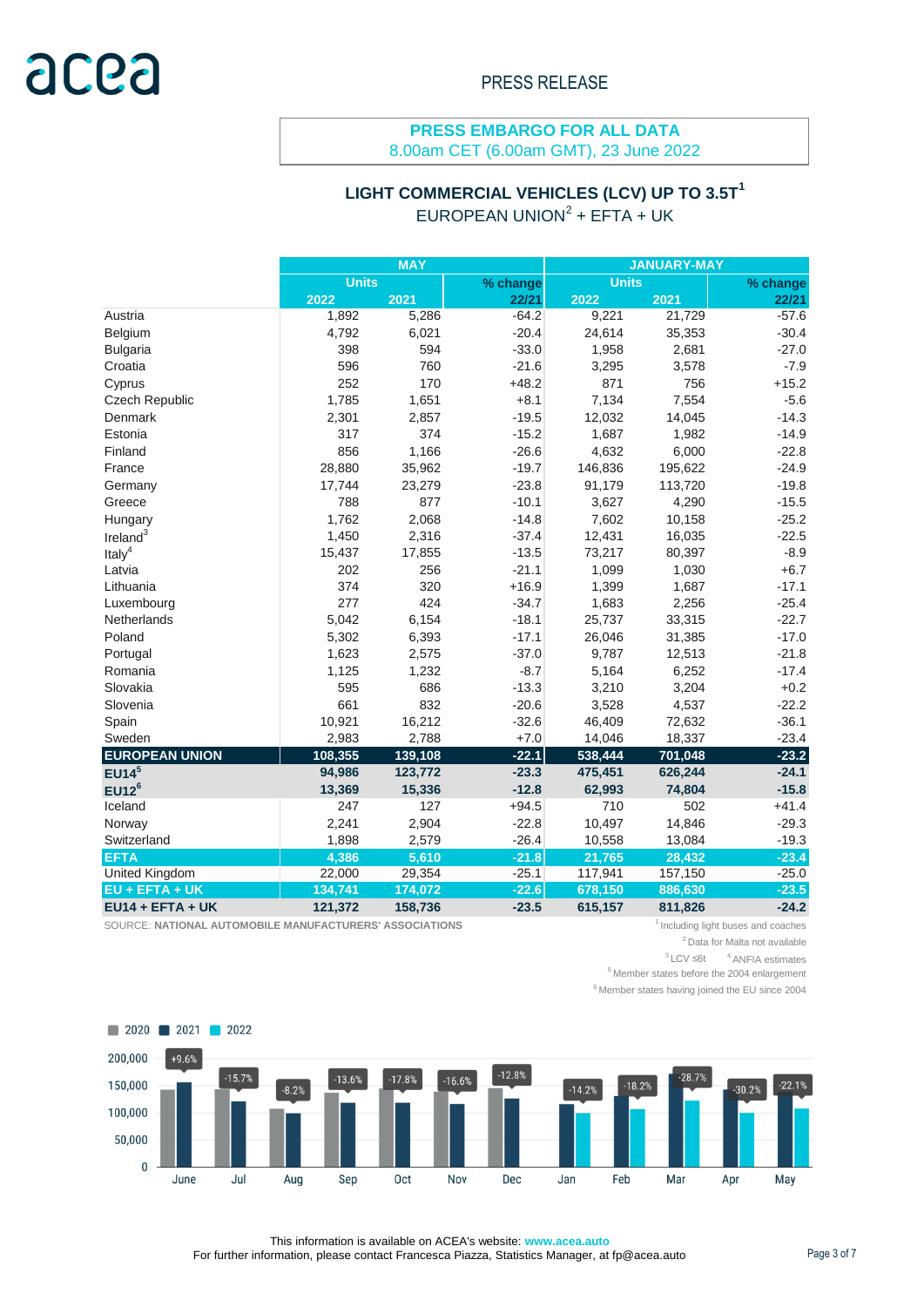8.00am CET (6.00am GMT), 23 June 2022

# **HEAVY COMMERCIAL VEHICLES (HCV) OF 16T AND OVER<sup>1</sup>**

|                             | <b>MAY</b>     |        |          | <b>JANUARY-MAY</b> |         |          |  |
|-----------------------------|----------------|--------|----------|--------------------|---------|----------|--|
|                             | Units          |        | % change | <b>Units</b>       |         | % change |  |
|                             | 2022           | 2021   | 22/21    | 2022               | 2021    | 22/21    |  |
| Austria $^2$                | 489            | 612    | $-20.1$  | 2,608              | 2,970   | $-12.2$  |  |
| Belgium                     | 662            | 503    | $+31.6$  | 3,233              | 3,024   | $+6.9$   |  |
| <b>Bulgaria</b>             | 280            | 249    | $+12.4$  | 1,394              | 1,216   | $+14.6$  |  |
| Croatia                     | 98             | 96     | $+2.1$   | 451                | 477     | $-5.5$   |  |
| Cyprus                      | $\overline{4}$ | 6      | $-33.3$  | 11                 | 25      | $-56.0$  |  |
| Czech Republic              | 780            | 701    | $+11.3$  | 3,240              | 3,092   | $+4.8$   |  |
| Denmark                     | 369            | 264    | $+39.8$  | 1,874              | 1,708   | $+9.7$   |  |
| Estonia                     | 92             | 97     | $-5.2$   | 352                | 366     | $-3.8$   |  |
| Finland                     | 213            | 216    | $-1.4$   | 1,024              | 1,064   | $-3.8$   |  |
| France                      | 3,474          | 3,032  | $+14.6$  | 17,505             | 16,626  | $+5.3$   |  |
| Germany                     | 4,539          | 4,434  | $+2.4$   | 23,555             | 24,537  | $-4.0$   |  |
| Greece                      | 44             | 37     | $+18.9$  | 216                | 131     | $+64.9$  |  |
| Hungary                     | 545            | 352    | $+54.8$  | 2,089              | 1,732   | $+20.6$  |  |
| Ireland $3$                 | 158            | 146    | $+8.2$   | 904                | 1,047   | $-13.7$  |  |
| Ital $y^4$                  | 2,042          | 1,786  | $+14.3$  | 9,375              | 9,545   | $-1.8$   |  |
| Latvia                      | 157            | 84     | $+86.9$  | 688                | 536     | $+28.4$  |  |
| Lithuania                   | 830            | 738    | $+12.5$  | 3,236              | 4,031   | $-19.7$  |  |
| Luxembourg <sup>5</sup>     | 59             | 82     | $-28.0$  | 407                | 431     | $-5.6$   |  |
| Netherlands                 | 1,009          | 862    | $+17.1$  | 5,434              | 5,035   | $+7.9$   |  |
| Poland                      | 2,771          | 2,639  | $+5.0$   | 11,910             | 12,521  | $-4.9$   |  |
| Portugal                    | 242            | 339    | $-28.6$  | 1,453              | 1,569   | $-7.4$   |  |
| Romania                     | 599            | 562    | $+6.6$   | 2,639              | 2,417   | $+9.2$   |  |
| Slovakia                    | 254            | 226    | $+12.4$  | 1,215              | 1,194   | $+1.8$   |  |
| Slovenia                    | 194            | 170    | $+14.1$  | 964                | 771     | $+25.0$  |  |
| Spain                       | 1,482          | 1,554  | $-4.6$   | 8,179              | 8,031   | $+1.8$   |  |
| Sweden                      | 510            | 491    | $+3.9$   | 2,124              | 2,389   | $-11.1$  |  |
| <b>EUROPEAN UNION</b>       | 21,896         | 20,278 | $+8.0$   | 106,080            | 106,485 | $-0.4$   |  |
| <b>EU14</b>                 | 15,292         | 14,358 | $+6.5$   | 77,891             | 78,107  | $-0.3$   |  |
| <b>EU12</b>                 | 6,604          | 5,920  | $+11.6$  | 28,189             | 28,378  | $-0.7$   |  |
| Iceland                     | 13             | 17     | $-23.5$  | 51                 | 47      | $+8.5$   |  |
| Norway                      | 330            | 369    | $-10.6$  | 1,724              | 1,889   | $-8.7$   |  |
| Switzerland                 | 302            | 259    | $+16.6$  | 1,211              | 1,312   | $-7.7$   |  |
| <b>EFTA</b>                 | 645            | 645    | $+0.0$   | 2,986              | 3,248   | $-8.1$   |  |
| United Kingdom <sup>5</sup> | 2,831          | 2,797  | $+1.2$   | 14,037             | 14,172  | $-1.0$   |  |
| EU + EFTA + UK              | 25,372         | 23,720 | $+7.0$   | 123,103            | 123,905 | $-0.6$   |  |
| $EU14 + EFTA + UK$          | 18,768         | 17,800 | $+5.4$   | 94,914             | 95,527  | $-0.6$   |  |

SOURCE: NATIONAL AUTOMOBILE MANUFACTURERS' ASSOCIATIONS **1** Excluding heavy buses and coaches

 $2$  HCV  $\geq$ 15t

<sup>4</sup>ANFIA estimates based on vehicle registration certificates issued by the Italian Ministry of Transport

<sup>5</sup> Estimates



This information is available on ACEA's website: **www.acea.auto**  For further information, please contact Francesca Piazza, Statistics Manager, at fp@acea.auto Page 4 of 7

 $3$  HCV  $> 17t$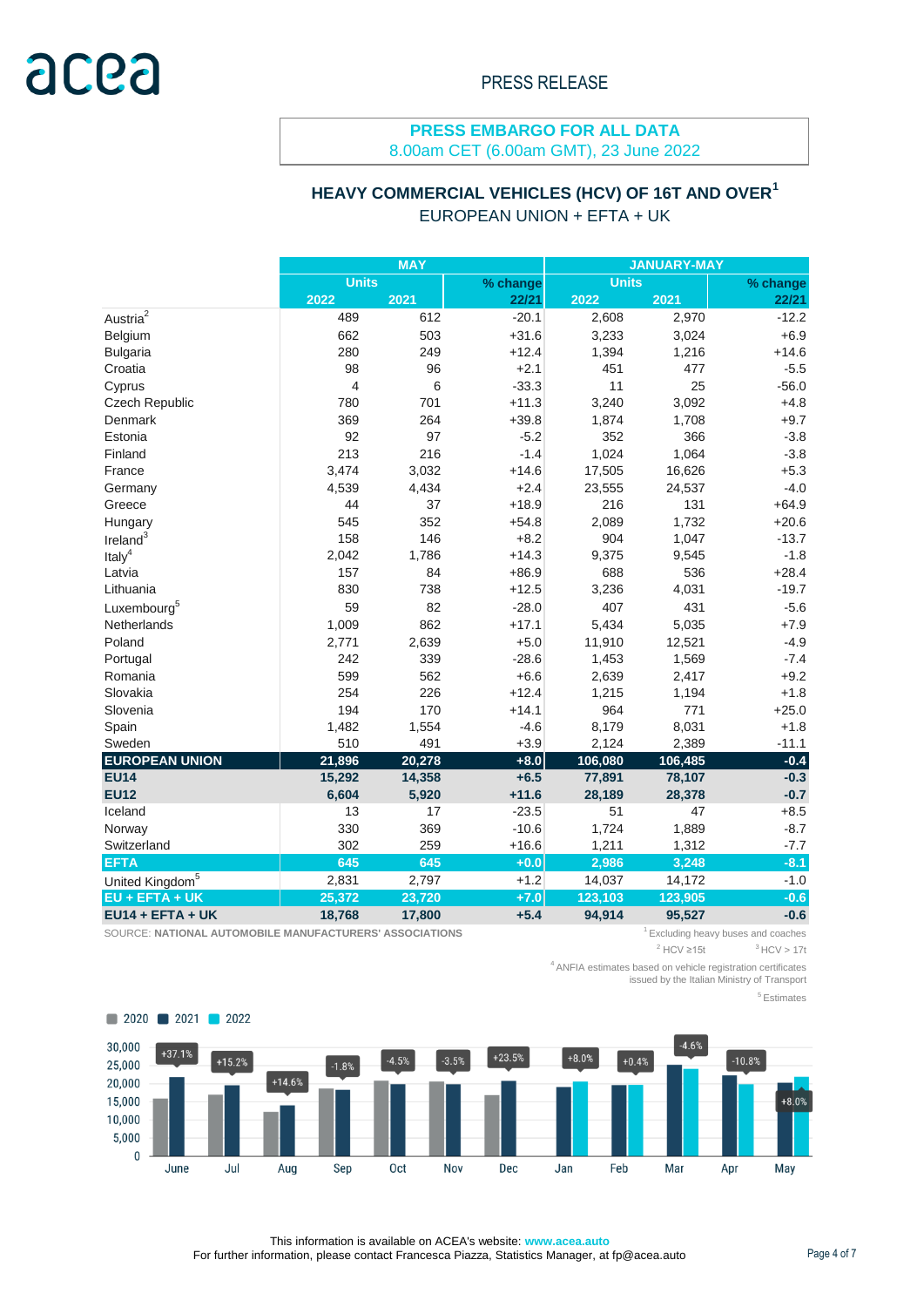8.00am CET (6.00am GMT), 23 June 2022

# **MEDIUM AND HEAVY COMMERCIAL VEHICLES (MHCV) OVER 3.5T<sup>1</sup>**

# EUROPEAN UNION + EFTA + UK

|                             | MAY          |        |          | <b>JANUARY-MAY</b> |         |          |  |
|-----------------------------|--------------|--------|----------|--------------------|---------|----------|--|
|                             | <b>Units</b> |        | % change | <b>Units</b>       |         | % change |  |
|                             | 2022         | 2021   | 22/21    | 2022               | 2021    | 22/21    |  |
| Austria                     | 529          | 627    | $-15.6$  | 2,732              | 3,069   | $-11.0$  |  |
| Belgium                     | 760          | 629    | $+20.8$  | 3,637              | 3,640   | $-0.1$   |  |
| <b>Bulgaria</b>             | 313          | 258    | $+21.3$  | 1,447              | 1,264   | $+14.5$  |  |
| Croatia                     | 115          | 134    | $-14.2$  | 520                | 559     | $-7.0$   |  |
| Cyprus                      | 11           | 9      | $+22.2$  | 25                 | 42      | $-40.5$  |  |
| Czech Republic              | 873          | 858    | $+1.7$   | 3,648              | 3,655   | $-0.2$   |  |
| Denmark                     | 400          | 305    | $+31.1$  | 2,062              | 1,884   | $+9.4$   |  |
| Estonia                     | 95           | 98     | $-3.1$   | 382                | 388     | $-1.5$   |  |
| Finland                     | 308          | 302    | $+2.0$   | 1,400              | 1,558   | $-10.1$  |  |
| France                      | 3,855        | 3,532  | $+9.1$   | 19,619             | 19,472  | $+0.8$   |  |
| Germany                     | 6,220        | 6,532  | $-4.8$   | 31,972             | 34,851  | $-8.3$   |  |
| Greece                      | 56           | 56     | $+0.0$   | 293                | 222     | $+32.0$  |  |
| Hungary                     | 582          | 388    | $+50.0$  | 2,210              | 1,861   | $+18.8$  |  |
| Ireland                     | 195          | 188    | $+3.7$   | 1,055              | 1,223   | $-13.7$  |  |
| Ital $v^2$                  | 2,440        | 2,204  | $+10.7$  | 11,078             | 11,327  | $-2.2$   |  |
| Latvia                      | 165          | 95     | $+73.7$  | 709                | 580     | $+22.2$  |  |
| Lithuania                   | 837          | 741    | $+13.0$  | 3,256              | 4,072   | $-20.0$  |  |
| Luxembourg                  | 70           | 93     | $-24.7$  | 451                | 486     | $-7.2$   |  |
| Netherlands                 | 1,094        | 974    | $+12.3$  | 5,972              | 5,660   | $+5.5$   |  |
| Poland                      | 2,978        | 2,860  | $+4.1$   | 12,860             | 13,494  | $-4.7$   |  |
| Portugal                    | 286          | 392    | $-27.0$  | 1,655              | 1,805   | $-8.3$   |  |
| Romania                     | 618          | 585    | $+5.6$   | 2,726              | 2,522   | $+8.1$   |  |
| Slovakia                    | 276          | 266    | $+3.8$   | 1,330              | 1,345   | $-1.1$   |  |
| Slovenia                    | 206          | 179    | $+15.1$  | 1,019              | 842     | $+21.0$  |  |
| Spain                       | 1,761        | 1,846  | $-4.6$   | 9,454              | 9,310   | $+1.5$   |  |
| Sweden                      | 560          | 569    | $-1.6$   | 2,322              | 2,686   | $-13.6$  |  |
| <b>EUROPEAN UNION</b>       | 25,603       | 24,720 | $+3.6$   | 123,834            | 127,817 | $-3.1$   |  |
| <b>EU14</b>                 | 18,534       | 18,249 | $+1.6$   | 93,702             | 97,193  | $-3.6$   |  |
| <b>EU12</b>                 | 7,069        | 6,471  | $+9.2$   | 30,132             | 30,624  | $-1.6$   |  |
| Iceland                     | 21           | 23     | $-8.7$   | 84                 | 103     | $-18.4$  |  |
| Norway                      | 493          | 584    | $-15.6$  | 2,321              | 2,592   | $-10.5$  |  |
| Switzerland                 | 358          | 311    | $+15.1$  | 1,406              | 1,556   | $-9.6$   |  |
| <b>EFTA</b>                 | 872          | 918    | $-5.0$   | 3,811              | 4,251   | $-10.4$  |  |
| United Kingdom <sup>3</sup> | 3,674        | 3,945  | $-6.9$   | 17,970             | 19,252  | $-6.7$   |  |
| $EU + EFTA + UK$            | 30,149       | 29,583 | $+1.9$   | 145,615            | 151,320 | $-3.8$   |  |
| $EU14 + EFTA + UK$          | 23,080       | 23,112 | $-0.1$   | 115,483            | 120,696 | $-4.3$   |  |

SOURCE: NATIONAL AUTOMOBILE MANUFACTURERS' ASSOCIATIONS **1.1 Automobile 12** Excluding buses and coaches over 3.5t

<sup>2</sup>ANFIA estimates based on vehicle registration certificates issued by the Italian Ministry of Transport

<sup>3</sup> Estimates



This information is available on ACEA's website: **www.acea.auto**  For further information, please contact Francesca Piazza, Statistics Manager, at fp@acea.auto Page 5 of 7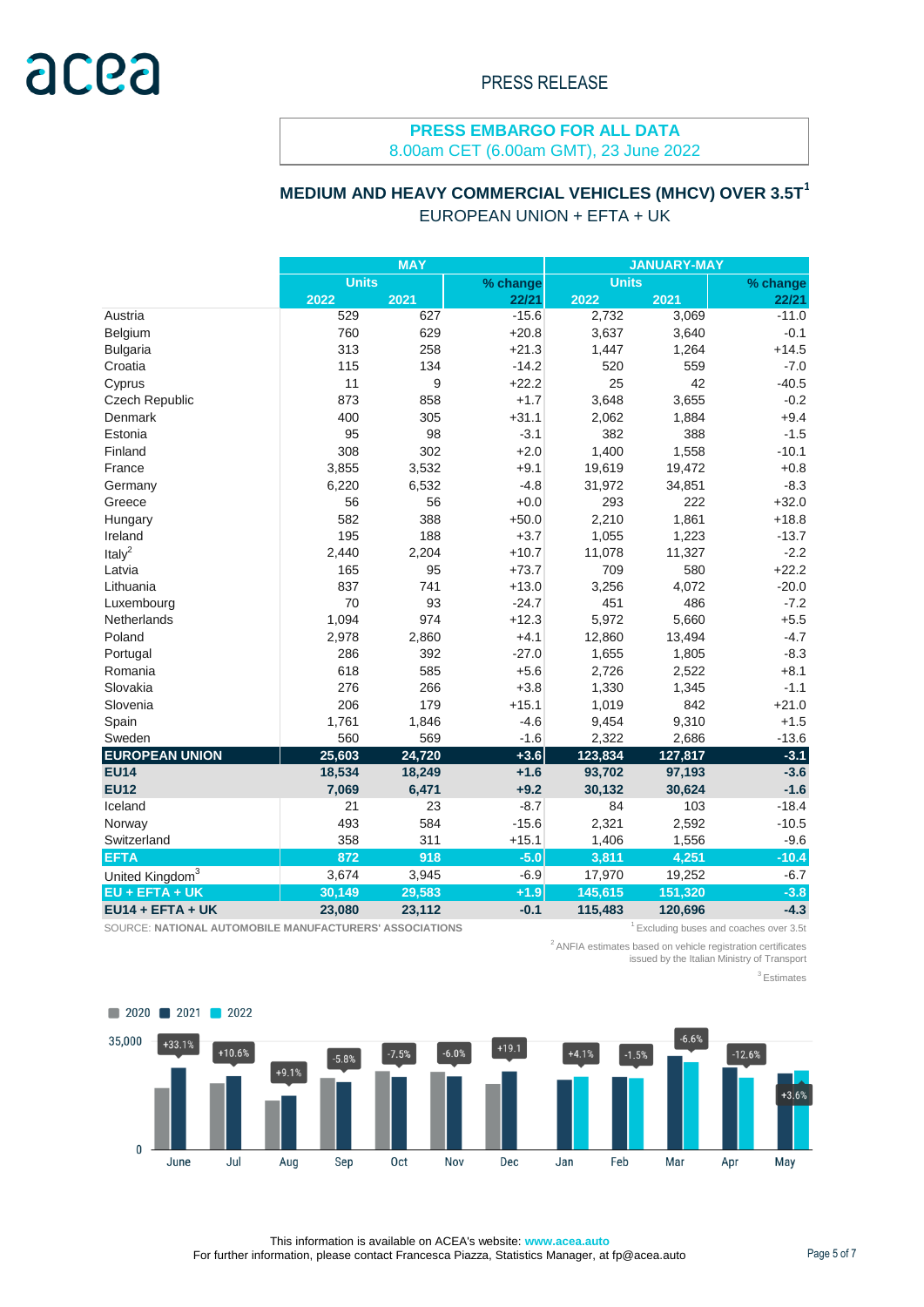8.00am CET (6.00am GMT), 23 June 2022

#### **MEDIUM AND HEAVY BUSES & COACHES (MHBC) OVER 3.5T**

#### EUROPEAN UNION + EFTA + UK

|                             | <b>MAY</b>     |                |            | <b>JANUARY-MAY</b> |                |          |  |
|-----------------------------|----------------|----------------|------------|--------------------|----------------|----------|--|
|                             | <b>Units</b>   |                | % change   | <b>Units</b>       |                | % change |  |
|                             | 2022           | 2021           | 22/21      | 2022               | 2021           | 22/21    |  |
| Austria                     | 36             | 54             | $-33.3$    | 305                | 373            | $-18.2$  |  |
| Belgium                     | 61             | 65             | $-6.2$     | 350                | 453            | $-22.7$  |  |
| <b>Bulgaria</b>             | 38             | $\overline{c}$ | $+1,800.0$ | 92                 | 33             | $+178.8$ |  |
| Croatia                     | 20             | 5              | $+300.0$   | 56                 | 49             | $+14.3$  |  |
| Cyprus                      | $\overline{2}$ | 3              | $-33.3$    | 42                 | 9              | $+366.7$ |  |
| <b>Czech Republic</b>       | 242            | 57             | $+324.6$   | 709                | 538            | $+31.8$  |  |
| Denmark                     | 39             | 67             | $-41.8$    | 210                | 182            | $+15.4$  |  |
| Estonia                     | 19             | 39             | $-51.3$    | 162                | 129            | $+25.6$  |  |
| Finland                     | 43             | 30             | $+43.3$    | 96                 | 72             | $+33.3$  |  |
| France                      | 312            | 244            | $+27.9$    | 2,062              | 1,916          | $+7.6$   |  |
| Germany                     | 332            | 379            | $-12.4$    | 1,730              | 2,062          | $-16.1$  |  |
| Greece                      | 29             | 47             | $-38.3$    | 89                 | 140            | $-36.4$  |  |
| Hungary                     | 28             | 47             | $-40.4$    | 121                | 134            | $-9.7$   |  |
| Ireland                     | 24             | 12             | $+100.0$   | 193                | 202            | $-4.5$   |  |
| Italy <sup>1</sup>          | 214            | 280            | $-23.6$    | 1,211              | 1,438          | $-15.8$  |  |
| Latvia                      | 87             | 46             | $+89.1$    | 185                | 81             | $+128.4$ |  |
| Lithuania                   | $\overline{4}$ | 11             | $-63.6$    | 37                 | 75             | $-50.7$  |  |
| Luxembourg                  | 12             | 5              | $+140.0$   | 101                | 78             | $+29.5$  |  |
| Netherlands                 | 46             | 9              | $+411.1$   | 182                | 139            | $+30.9$  |  |
| Poland                      | 85             | 130            | $-34.6$    | 496                | 514            | $-3.5$   |  |
| Portugal                    | 246            | 40             | $+515.0$   | 514                | 263            | $+95.4$  |  |
| Romania                     | 74             | 69             | $+7.2$     | 345                | 331            | $+4.2$   |  |
| Slovakia                    | 21             | $\mathbf 0$    |            | 131                | 49             | $+167.3$ |  |
| Slovenia                    | 16             | $\overline{2}$ | $+700.0$   | 32                 | 42             | $-23.8$  |  |
| Spain                       | 162            | 114            | $+42.1$    | 925                | 590            | $+56.8$  |  |
| Sweden                      | 260            | 90             | $+188.9$   | 441                | 352            | $+25.3$  |  |
| <b>EUROPEAN UNION</b>       | 2,452          | 1,847          | $+32.8$    | 10,817             | 10,244         | $+5.6$   |  |
| <b>EU14</b>                 | 1,816          | 1,436          | $+26.5$    | 8,409              | 8,260          | $+1.8$   |  |
| <b>EU12</b>                 | 636            | 411            | $+54.7$    | 2,408              | 1,984          | $+21.4$  |  |
| Iceland                     | $\overline{2}$ | 1              | $+100.0$   | 10                 | $\overline{7}$ | $+42.9$  |  |
| Norway                      | 70             | 32             | $+118.8$   | 213                | 182            | $+17.0$  |  |
| Switzerland                 | 32             | 34             | $-5.9$     | 143                | 181            | $-21.0$  |  |
| <b>EFTA</b>                 | 104            | 67             | $+55.2$    | 366                | 370            | $-1.1$   |  |
| United Kingdom <sup>2</sup> | 430            | 389            | $+10.5$    | 2,119              | 1,464          | $+44.7$  |  |
| EU + EFTA + UK              | 2,986          | 2,303          | $+29.7$    | 13,302             | 12,078         | $+10.1$  |  |
| $EU14 + EFTA + UK$          | 2,350          | 1,892          | $+24.2$    | 10,894             | 10,094         | $+7.9$   |  |

SOURCE: **NATIONAL AUTOMOBILE MANUFACTURERS' ASSOCIATIONS** 

<sup>1</sup> ANFIA estimates based on vehicle registration certificates issued by the Italian Ministry of Transport

<sup>2</sup> Estimates



This information is available on ACEA's website: **www.acea.auto**  For further information, please contact Francesca Piazza, Statistics Manager, at fp@acea.auto Page 6 of 7